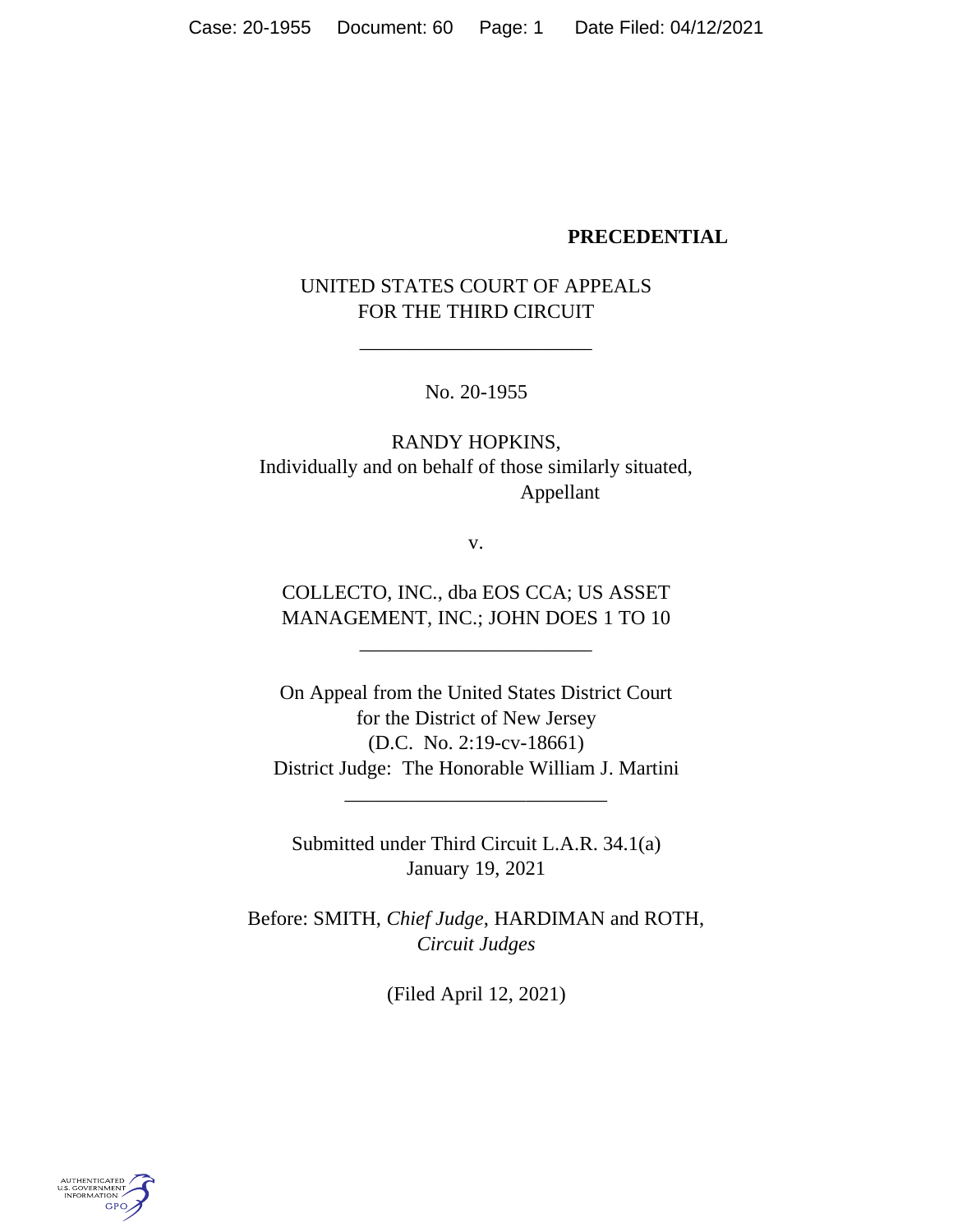Yongmoon Kim Evan W. Lehrer Philip D. Stern THE KIM LAW FIRM LLC 411 Hackensack Avenue, Suite 701 Hackensack, NJ 07601 *Counsel for Appellant*

Lawrence J. Bartel Andrew M. Schwartz GORDON REES SCULLY MANSUKHANI, LLP Three Logan Square 1717 Arch Street, Suite 610 Philadelphia PA 19103 *Counsel for Appellees*

Derick K. Sohn, Jr CONSUMER FINANCIAL PROTECTION BUREAU 1700 G Street, N.W. Washington DC 20552 *Counsel for Amicus Appellee*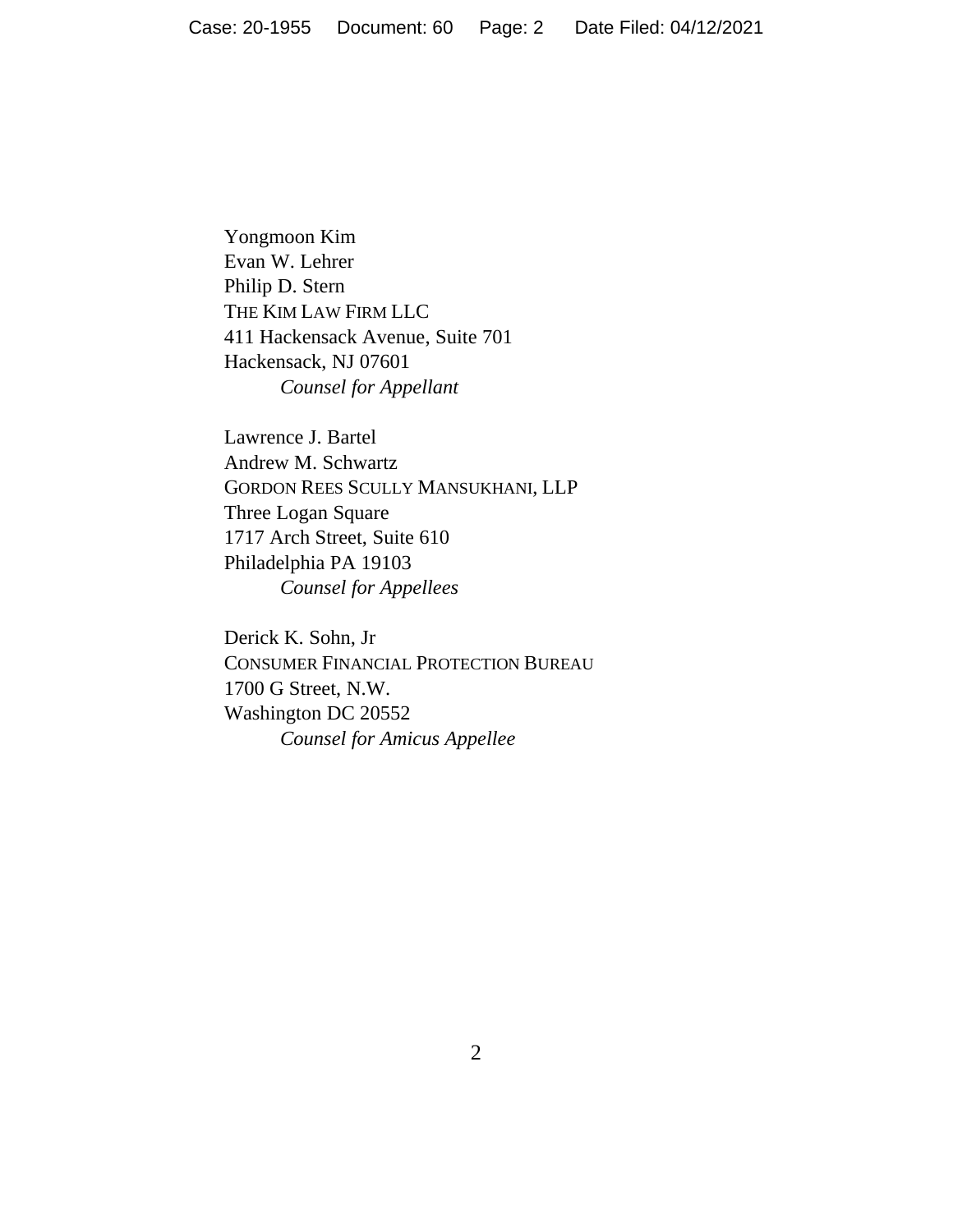# OPINION OF THE COURT \_\_\_\_\_\_\_\_\_\_\_\_\_\_\_\_\_\_\_\_\_\_\_\_\_\_

\_\_\_\_\_\_\_\_\_\_\_\_\_\_\_\_\_\_\_\_\_\_\_\_\_\_

SMITH, *Chief Judge*.

Is there anything materially deceptive or misleading about a debt collection letter that accurately itemizes a debt as including "\$0.00" in interest and fees when the debt cannot accrue interest and fees? To ask the question is essentially to answer it. Even our case law's hypothetical "least sophisticated consumer"—gullible though he may be—reads a debt collection letter without speculating about what could happen in the future based on true statements concerning the past. In other words, he is not a litigious claim-seeker who hunts, Lagotto-like, for truffles in dunning letters. The District Court properly dismissed the complaint, so we will affirm.

## **I. FACTUAL AND PROCEDURAL BACKGROUND**

On behalf of US Asset Management, Inc. ("USAM"), Collecto, Inc. d/b/a EOS CCA ("Collecto") sent a letter to Randy Hopkins to collect on a debt that Hopkins initially owed to Verizon but which was later sold to USAM. The letter itemized Hopkins's debt in the following table:

| <b>PRINCIPAL</b>  | <b>INTEREST</b> | FEES<br>COSTS | <b>BALANCE</b> |
|-------------------|-----------------|---------------|----------------|
| \$1.088.34        | \$0.00          | \$0.00        | \$1,088.34     |
| <b>TOTAL DUF-</b> |                 |               | \$1,088.34     |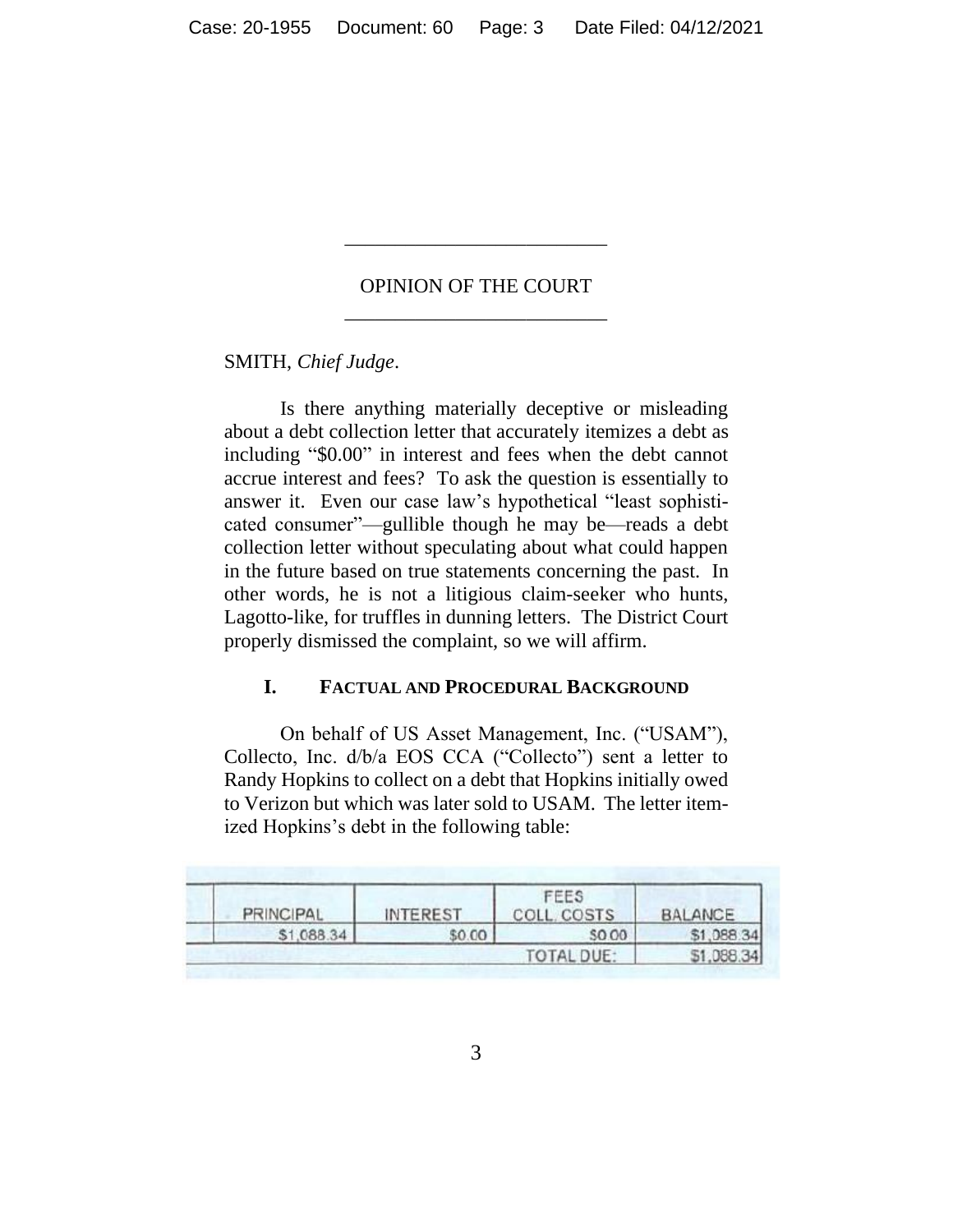Compl*.* ¶ 23. The letter concluded that Hopkins owed \$1,088.34 on the debt and offered to "resolve this debt in full" if he paid a reduced amount of \$761.84. *Id.* at Ex. A.

Hopkins filed a putative class action complaint in the District of New Jersey against USAM and Collecto (and John Does), alleging that Collecto's letter violated the Fair Debt Collection Practices Act, 15 U.S.C. § 1692 *et seq.* ("FDCPA"). Hopkins claimed that the debt could not or was not intended to accrue interest or collection fees. Hopkins alleged that by itemizing interest and collection fees for his "static debt" and by assigning a "\$0.00" value to those columns, the letter's table falsely implied—in violation of § 1692e and § 1692f of the FDCPA—that interest and fees could accrue and thereby increase the amount of his debt over time. Compl. ¶¶ 24, 26, 29, 53; Appellant's Br. 12–13. According to Hopkins, consumers prioritize what debts to pay and, by suggesting that the debt might accrue interest and fees (when, in fact, it was static), the Collecto letter gave him the false impression that the debt needed to be prioritized.

Collecto and USAM moved to dismiss Hopkins's complaint for failure to state a claim. 1 The District Court dismissed Hopkins's complaint with prejudice, identifying as the "central issue" whether "Defendants' inclusion of language . . . stating

<sup>&</sup>lt;sup>1</sup> USAM did not argue for dismissal based on its owning Hopkins's debt. As the Supreme Court held in *Henson v. Santander Consumer USA Inc.*, 137 S. Ct. 1718 (2017), an entity has to attempt to collect debts owed *to another* before it can qualify as a "debt collector" under the FDCPA. *Id.* at 1724–26.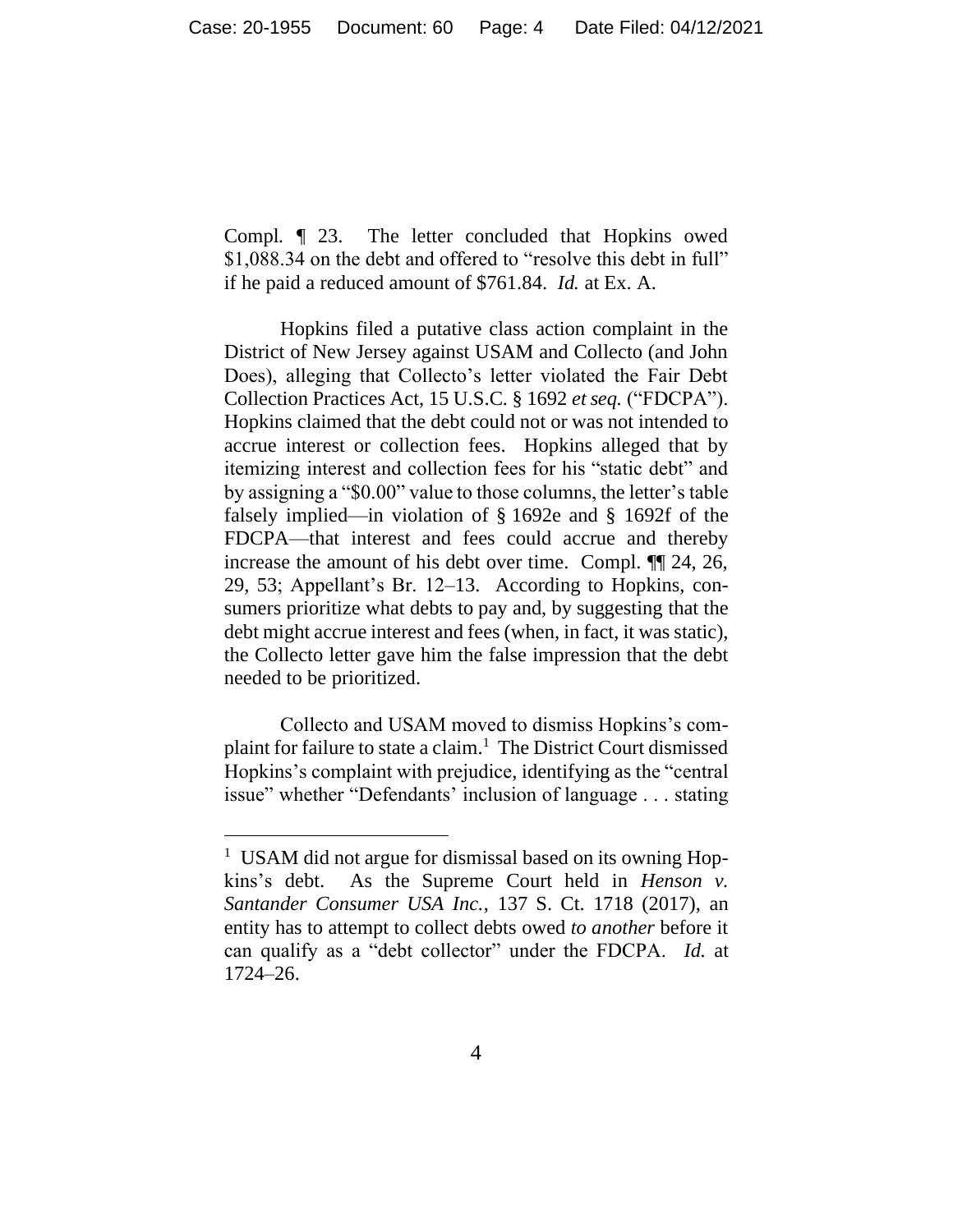that Plaintiff owed \$0.00 in interest and \$0.00 for fees or collection costs for a static debt violated the FDCPA." JA6. 2 Looking to a pair of decisions from the Second Circuit, *Dow v. Frontline Asset Strategies, LLC*, 783 F. App'x 75 (2d Cir. 2019), and *Taylor v. Financial Recovery Services, Inc.*, 886 F.3d 212 (2d Cir. 2018), the District Court held that Hopkins's complaint failed to plausibly allege that Collecto's debt itemization violated the FDCPA. It neither "leave[s] the least sophisticated consumer in doubt of the nature and legal status of the underlying debt" nor "impede[s] the consumer's ability to respond to or dispute collection." JA7. The District Court declined to require assurances by debt collectors that itemized amounts "will not change in the future," reasoning that doing so would lead to "complex and verbose debt collection letters" that would confuse consumers. *Id.* 

### **II. DISCUSSION**

We review the District Court's dismissal of Hopkins's complaint de novo.<sup>3</sup> We accept the truth of all factual allegations in the complaint and draw all reasonable inferences in favor of Hopkins, the non-movant. *See, e.g.*, *Levins v. Healthcare Revenue Recovery Grp., LLC*, 902 F.3d 274, 278 n.1 (3d Cir. 2018).

<sup>2</sup> Citations preceded by "JA" are to the parties' Joint Appendix.

<sup>&</sup>lt;sup>3</sup> The District Court had jurisdiction under 28 U.S.C. §§ 1331 and 1337 to adjudicate claims arising under the FDCPA. We have jurisdiction under 28 U.S.C. § 1291 to review the judgment of the District Court dismissing Hopkins's complaint.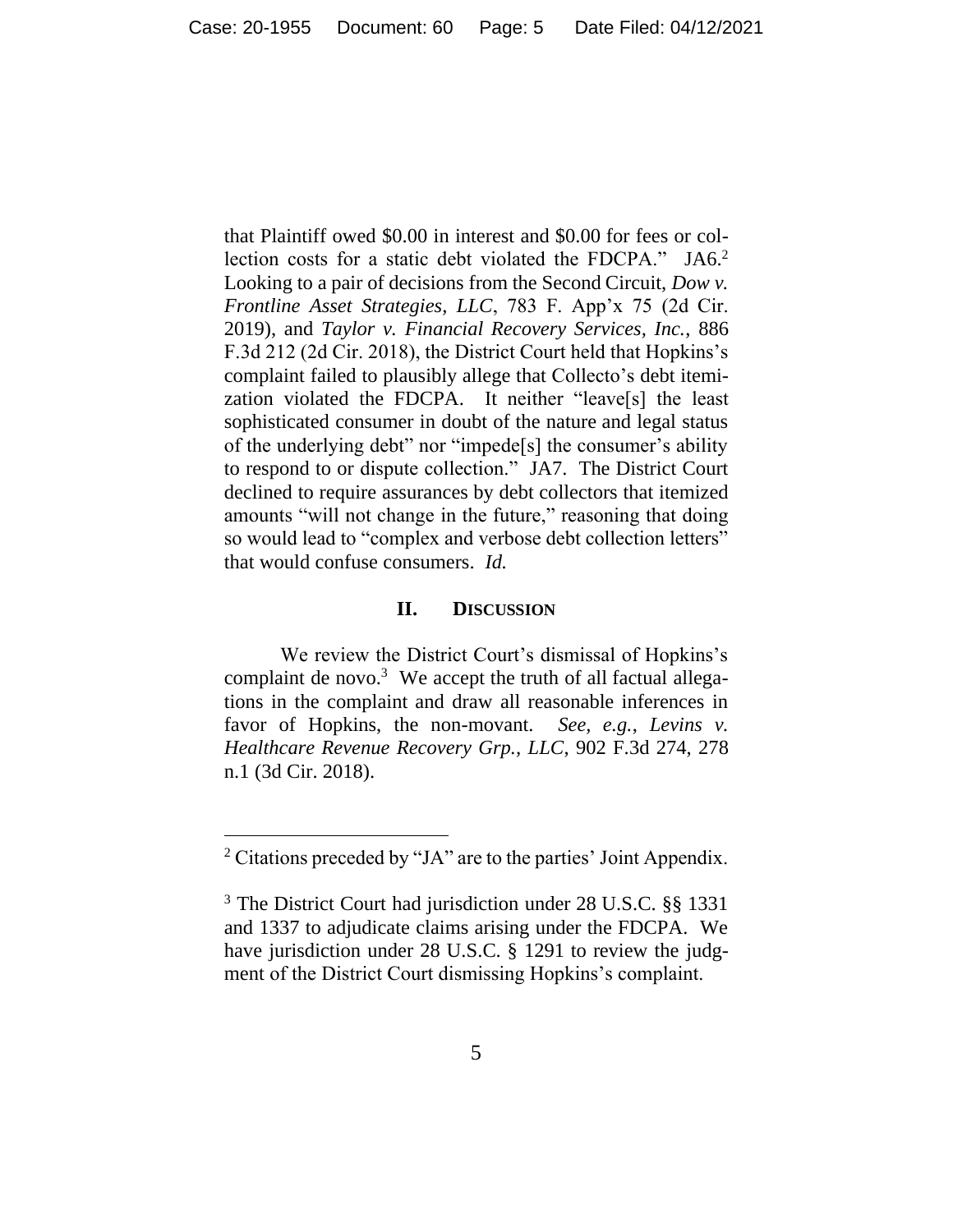According to Hopkins, the itemized table in Collecto's letter denoting "\$0.00" in interest and collection fees falsely implied that interest and collection fees were materially likely to accrue. And because the debt was static,<sup>4</sup> Hopkins contends that the letter violated the FDCPA's prohibition on deceptive (§ 1692e) and unfair or unconscionable (§ 1692f) means of collecting consumer debts. For two reasons, we are unconvinced.

*1. Recent decisions from other Circuits are to the contrary.* Ours is not the first court to be confronted with a claim similar to Hopkins's. For example, in *Degroot v. Client Services, Inc.*, 977 F.3d 656 (7th Cir. 2020), the Seventh Circuit held that a debt collection letter spoke only about the past and thus was not misleading about the future when it listed a debt as including \$0.00 in interest and fees. *Id.* at 660–61. "[M]ere[ly] raising . . . an open question about future assessment of other charges," as the \$0.00 itemization did, does not mislead the unsophisticated consumer. *See id.* at 661.Likewise, in *Salinas v. R.A. Rogers, Inc.*, 952 F.3d 680 (5th Cir. 2020), the Fifth Circuit analyzed a dunning letter "from the perspective of an unsophisticated or least sophisticated consumer" yet concluded that it did not violate the FDCPA. *Id.* at 683–84 & n.3. The letter listed \$0.00 due in interest and fees, stating, "in the event there is interest or other charges accruing on your account, the amount due may be greater than the amount shown above after the date of this notice." *Id.* (cleaned up).

<sup>&</sup>lt;sup>4</sup> For purposes of this appeal, we assume the truth of Hopkins's allegation that the debt was static. We do not decide whether any applicable laws or contract provisions precluded application of interest and fees to his debt.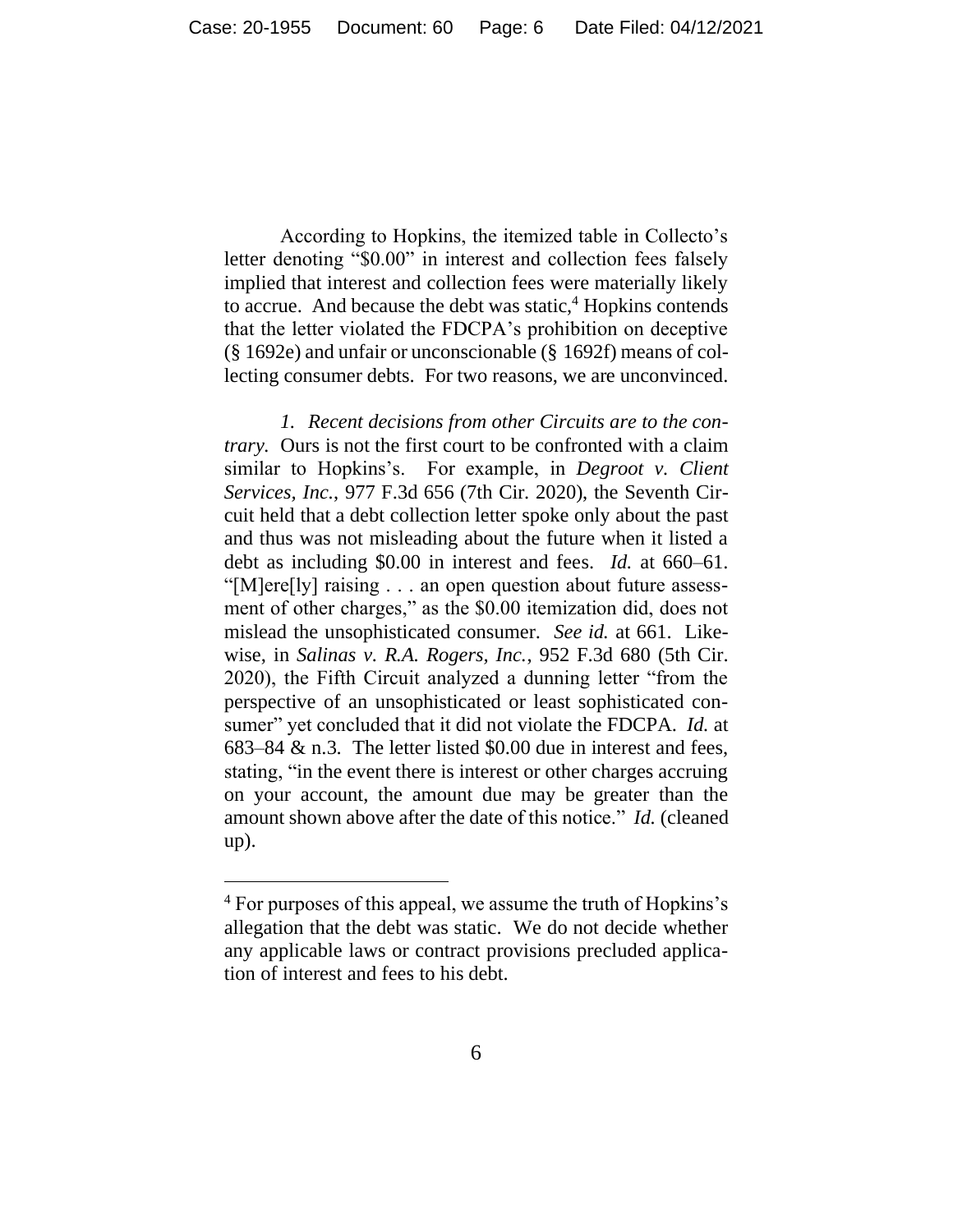Hopkins points out that such cases were decided under an "unsophisticated debtor" standard and maintains that the Third Circuit's "least sophisticated debtor" standard is more forgiving. The *least* sophisticated debtor, he posits, is less savvy than the merely unsophisticated debtor, and is thus plausibly misled or deceived about the nature of his static debt when a collection letter lists it as including \$0.00 in interest and fees.

But our court's framework is functionally equivalent to the unsophisticated debtor standard on which claims like Hopkins's have foundered. We have described the "least sophisticated debtor" standard as "almost universally employed by Courts of Appeals in interpreting [the FDCPA]," even though we recognize variance in how the standard is worded. *Jensen v. Pressler & Pressler*, 791 F.3d 413, 419 & n.3 (3d Cir. 2015) (noting that it is "sometimes referred to as the 'least sophisticated consumer' or 'unsophisticated debtor' standard"). Among the authorities cited in *Jensen* as comprising this near "universal" consensus were cases decided under the "unsophisticated debtor" or "unsophisticated consumer" standard, including from the First, Fifth, and Seventh Circuits. *See, e.g.*, *Pollard v. Law Office of Mandy L. Spaulding*, 766 F.3d 98, 103 (1st Cir. 2014) ("[W]e hold that, for FDCPA purposes, a collection letter is to be viewed from the perspective of the hypothetical unsophisticated consumer."); *McMurray v. ProCollect, Inc.*, 687 F.3d 665, 669 (5th Cir. 2012) ("We must evaluate any potential deception in the letter under an unsophisticated or least sophisticated consumer standard." (cleaned up)); *Wahl v. Midland Credit Mgmt., Inc.*, 556 F.3d 643, 645– 46 (7th Cir. 2009) ("In deciding whether collection letters violate the FDCPA, we have consistently viewed them through the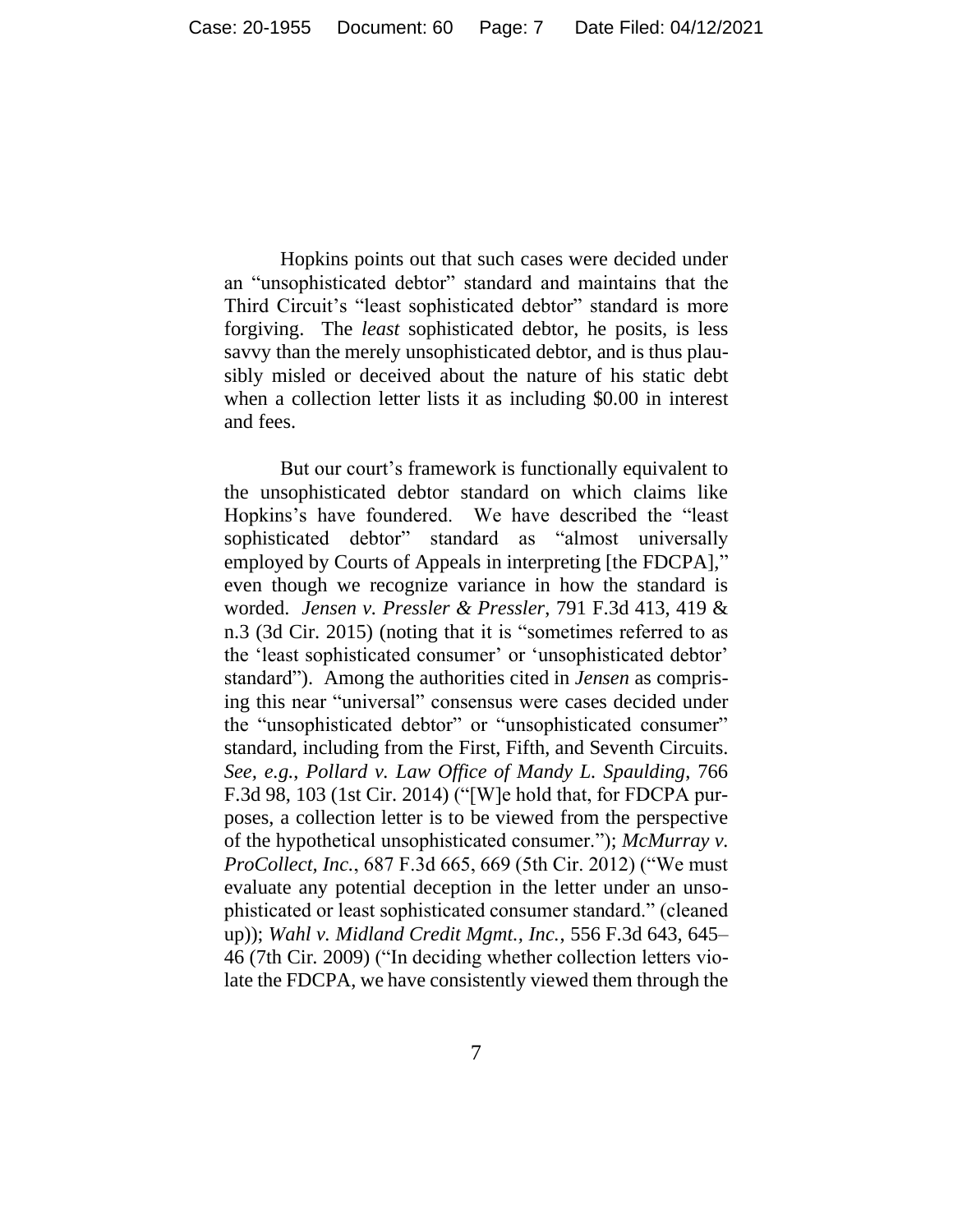eyes of the 'unsophisticated consumer.'" (citations omitted)). Our Circuit's word choice may invite an argument that our standard is less exacting than that of these Circuits. But we do, in fact, analyze FDCPA claims from a similar vantage. So we find the rationale of the Fifth Circuit in *Salinas* and Seventh Circuit in *Degroot* persuasive, and follow those decisions here because they were decided under a standard functionally identical to our own. We thus conclude that Collecto's letter to Hopkins did not violate the FDCPA by itemizing \$0.00 in interest and fees on his static debt.

2. *We would affirm dismissal even if confined to leastsophisticated-debtor case law.* If, in applying the least sophisticated debtor standard, we were constrained to focus on a hypothetical debtor even less savvy than the "unsophisticated debtor," we would still affirm the District Court's dismissal of Hopkins's complaint. The least sophisticated debtor of our case law, though gullible, does not subscribe to "bizarre or idiosyncratic interpretations of collection notices." *Wilson v. Quadramed Corp.*, 225 F.3d 350, 354–55 (3d Cir. 2000) (citation omitted). Such naïve consumers are still deemed to possess a "quotient of reasonableness" consistent with "a basic level of understanding and willingness to read with care." *Id.*  (citation omitted).

To begin with, the Second Circuit has rejected claims like Hopkins's under a "least sophisticated consumer" standard similar to our own. *See, e.g.*, *Taylor*, 886 F.3d at 214–15 (letters seeking to collect static debts that "stated their respective balances due without discussing interest or fees" were not misleading to "the least sophisticated consumer"); *Dow*, 783 F. App'x at 76–77 (dunning letter listing "interest and charges or fees accrued on the balance as separate line items, even though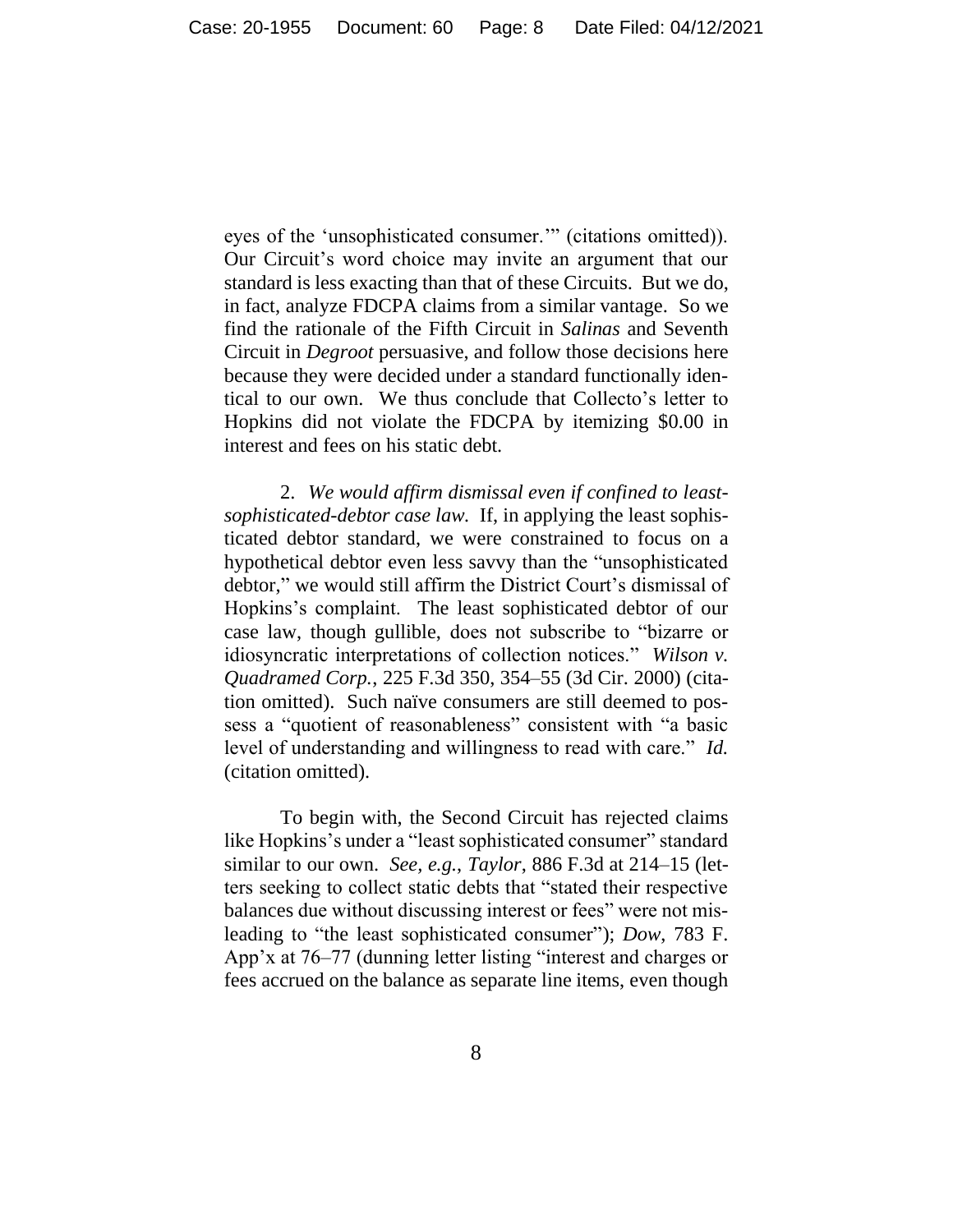the amounts accrued explicitly reflect \$0," would not mislead "the least sophisticated consumer" into believing "their debt is dynamic"). Based on the identity of standards, the District Court justifiably relied on the reasoning of Second Circuit decisions to dismiss Hopkins's complaint.

At all events, certain assumptions are fundamental to our court's conception of the least sophisticated debtor. For example, even the least sophisticated debtor understands that collection letters—as reflected by their fonts, formatting, content, and fields—often derive from templates and may contain information not relevant to his or her particular situation. *See, e.g.*, *Campuzano-Burgos v. Midland Credit Mgmt., Inc.*, 550 F.3d 294, 300 (3d Cir. 2008) (noting how "frequent use of capital letters, exclamation points, and boldfaced type, as well as . . . bar-codes [and] a toll-free telephone number" suggest a mass-mailed communication). Hopkins himself alleged that Collecto's letter wasn't bespoke, but a "mass-produced, computer-generated form letter[]." Compl. ¶ 32. It did not even address him by name. To see \$0.00 in each of the form letter's interest and fees columns, and yet fail to understand that they are inapplicable vestiges of a template letter, is to be callow to an "unrealistic and fanciful" degree. *Campuzano-Burgos*, 550 F.3d at 299. And yet, as Hopkins tells it, this same person is also shrewdly speculative—extrapolating that he or she needs to pay off the debt post haste because interest and penalties are materially likely to accrue in the future. *But see Reyes v. Associated Credit Servs.*, No. 19-cv-1670, 2020 WL 3642441, at \*2–3 (M.D. Pa. July 6, 2020) (least sophisticated consumer would not interpret line itemizations of "Interest: \$0.00" and "Fees: \$0.00" as debt collector's threat to charge them in future). Our FDCPA case law does not support attrib